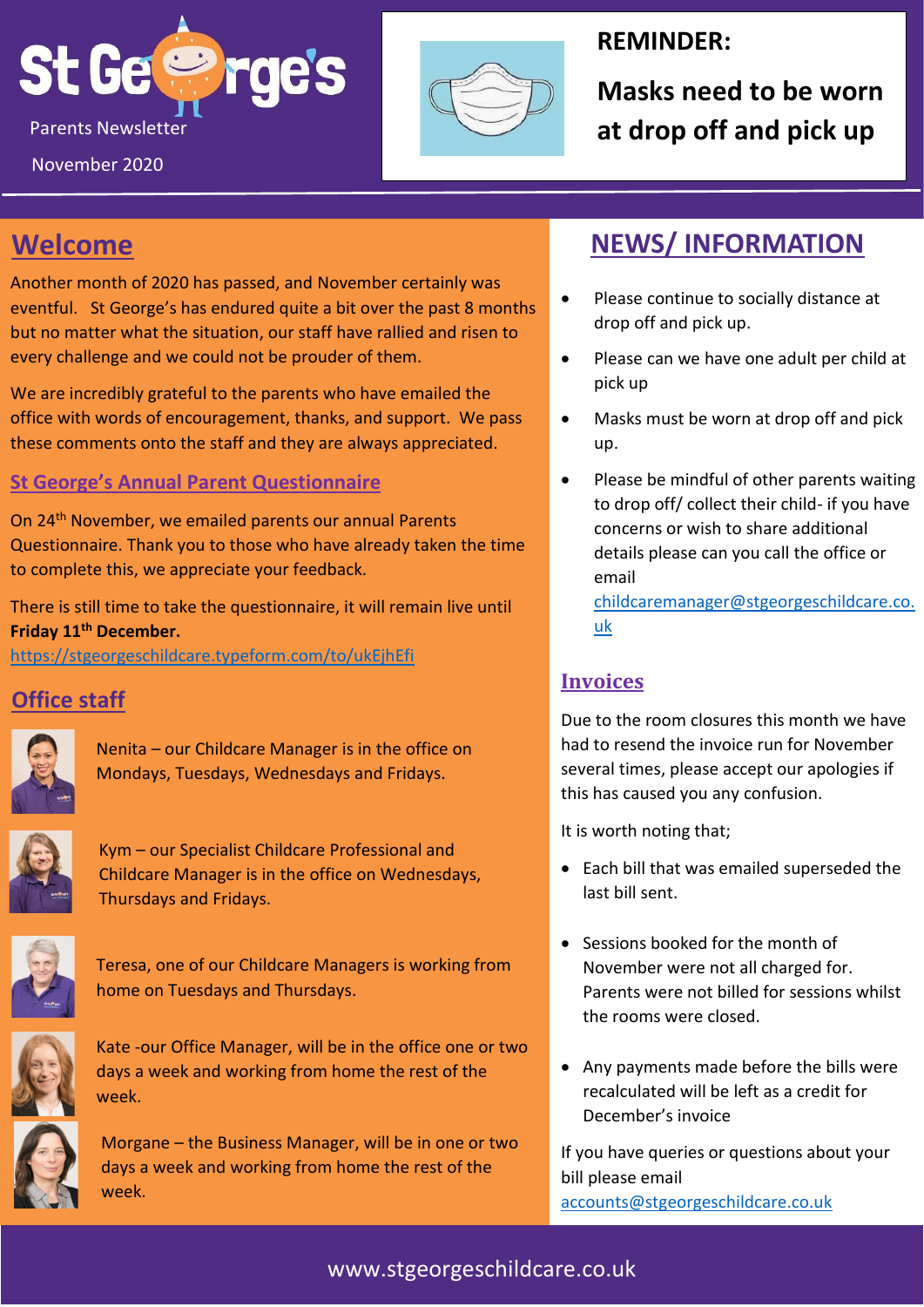# Fundraising

#### **Pyjama Day**



**Mayor's Toy Appeal**



For over 30 years The Mayor's Toy Appeal has been bringing joy to local children and teenagers whose families find Christmas an especially difficult time of year. Sadly, this Christmas may be more difficult for them than most.

Our Annual Pyjama Day turned into several Pyjama Days and so far, we

Thank you to the parents and staff for

making it such a fun event.

have raised £144!

Please visit<http://www.twmta.co.uk/> to donate if you can. Many thanks

| <b>Contract Contract Contract Contract Contract Contract Contract Contract Contract Contract Contract Contract Co</b> | - 1<br>ы |
|-----------------------------------------------------------------------------------------------------------------------|----------|
|-----------------------------------------------------------------------------------------------------------------------|----------|



| <b>Complete Parents</b><br>Questionnaire           | Friday 11 <sup>th</sup><br><b>December</b>      |
|----------------------------------------------------|-------------------------------------------------|
| St George's party<br>tea                           | Thursday<br>$17^{\text{th}}$<br><b>December</b> |
| <b>Little Dragons</b><br>finish for<br>Christmas   | Friday 18 <sup>th</sup><br><b>December</b>      |
| <b>Little Dragons</b><br>return after<br>Christmas | Monday 4 <sup>th</sup><br>January 2021          |

# After School Club

The After School Club enjoyed a special tea for Bonfire Night. They had Hotdogs, chips, fruit and Jelly, and Hot Chocolate and giant marshmallows!

For Pyjama day the children dressed up in their finest. The children are also very aware of the importance of washing their hands and the wearing of their facemasks too.







## **Review Us**



[https://g.page/StGeorgesChil](https://g.page/StGeorgesChildcare/review) [dcare/review](https://g.page/StGeorgesChildcare/review)

or at

[St George's Childcare, 7](https://www.daynurseries.co.uk/daynursery.cfm/searchazref/50001050GEOA#submit-review-tab)  [Chilston Road, Tunbridge](https://www.daynurseries.co.uk/daynursery.cfm/searchazref/50001050GEOA#submit-review-tab)  [Wells, Kent TN4 9LP](https://www.daynurseries.co.uk/daynursery.cfm/searchazref/50001050GEOA#submit-review-tab)  [\(daynurseries.co.uk\)](https://www.daynurseries.co.uk/daynursery.cfm/searchazref/50001050GEOA#submit-review-tab)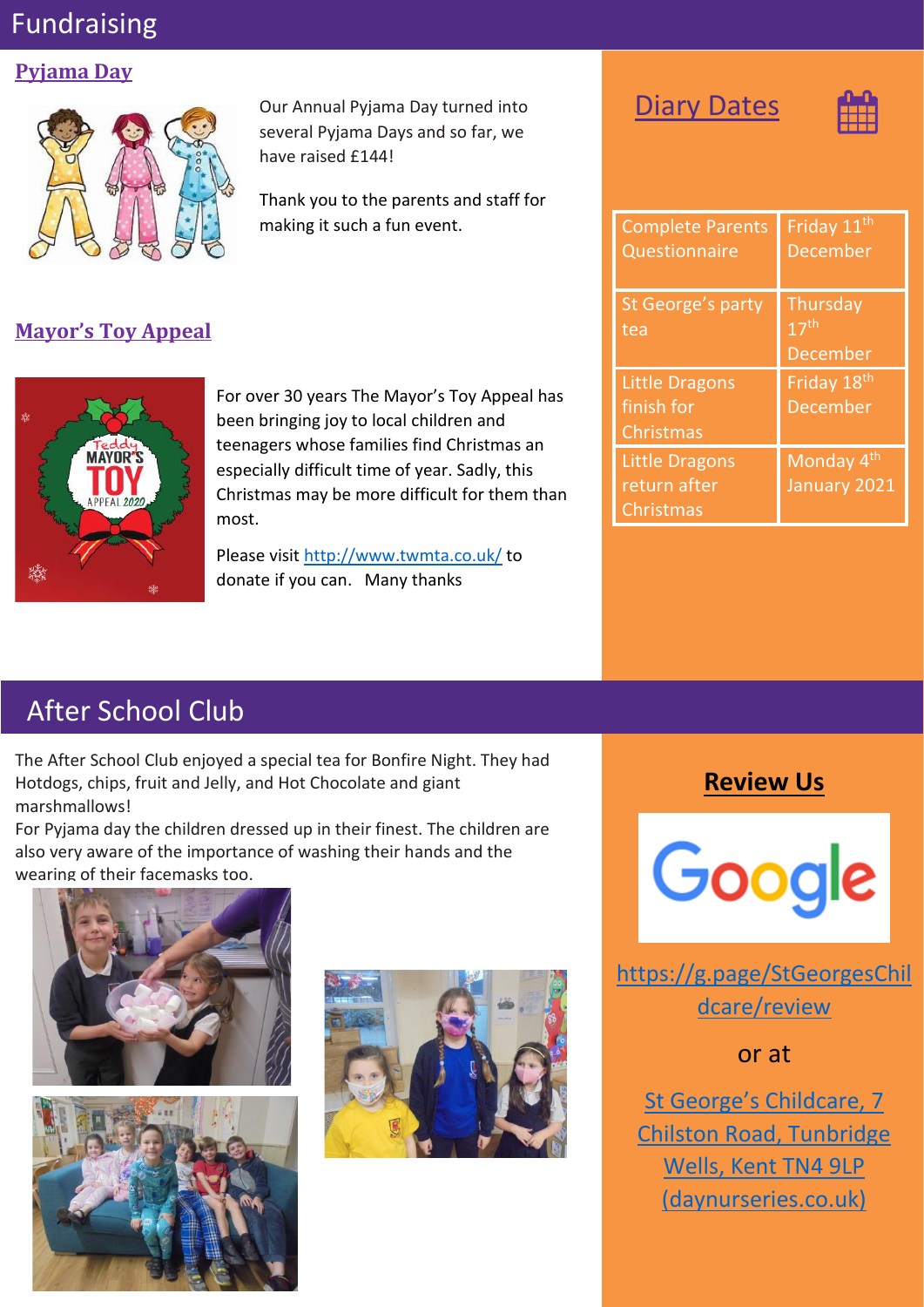

Squirrels have been starting their Christmas craft. They have made a Christmas tree, Father Christmas, and a fireplace.

The children have used a variety of materials to create these including paint, glue, tissue paper and cotton wool.

If you keep an eye on Squirrels windows you will be able to see what the children have done.

# Squirrels **Hedgehogs**

This month Hedgehogs have enjoyed celebrating Guy Fawkes night and have decorated bonfires using their hands and tissue paper. They have made colourful fireworks pictures using forks and decorated firework biscuits.

Hedgehogs have been exploring lots of different ways to get messy this month too, they have used different textured balls to create pictures and using glue and having foam to make collages.

The staff have been getting the children who are moving up to Moles prepared by showing them pictures of the Moles staff and talking about what fun they will have!

Christmas craft starts in December and the team are excited to be decorating Moles first Christmas tree!





# Holiday Club



October Holiday Club was a great success, and the children had a fun time dressing up and carving pumpkins.

The team are looking forward to seeing more children again in December for the Christmas Holiday Club.

# Moles





Moles have been preparing for their winter display board and the children have enjoyed making their creations.

St George's is making window displays for advent and the Moles team have been busy making our advent numbers. Look out for their designs from the beginning of December.

Moles even managed to get out for a walk and identified all the vehicles on the road they saw.